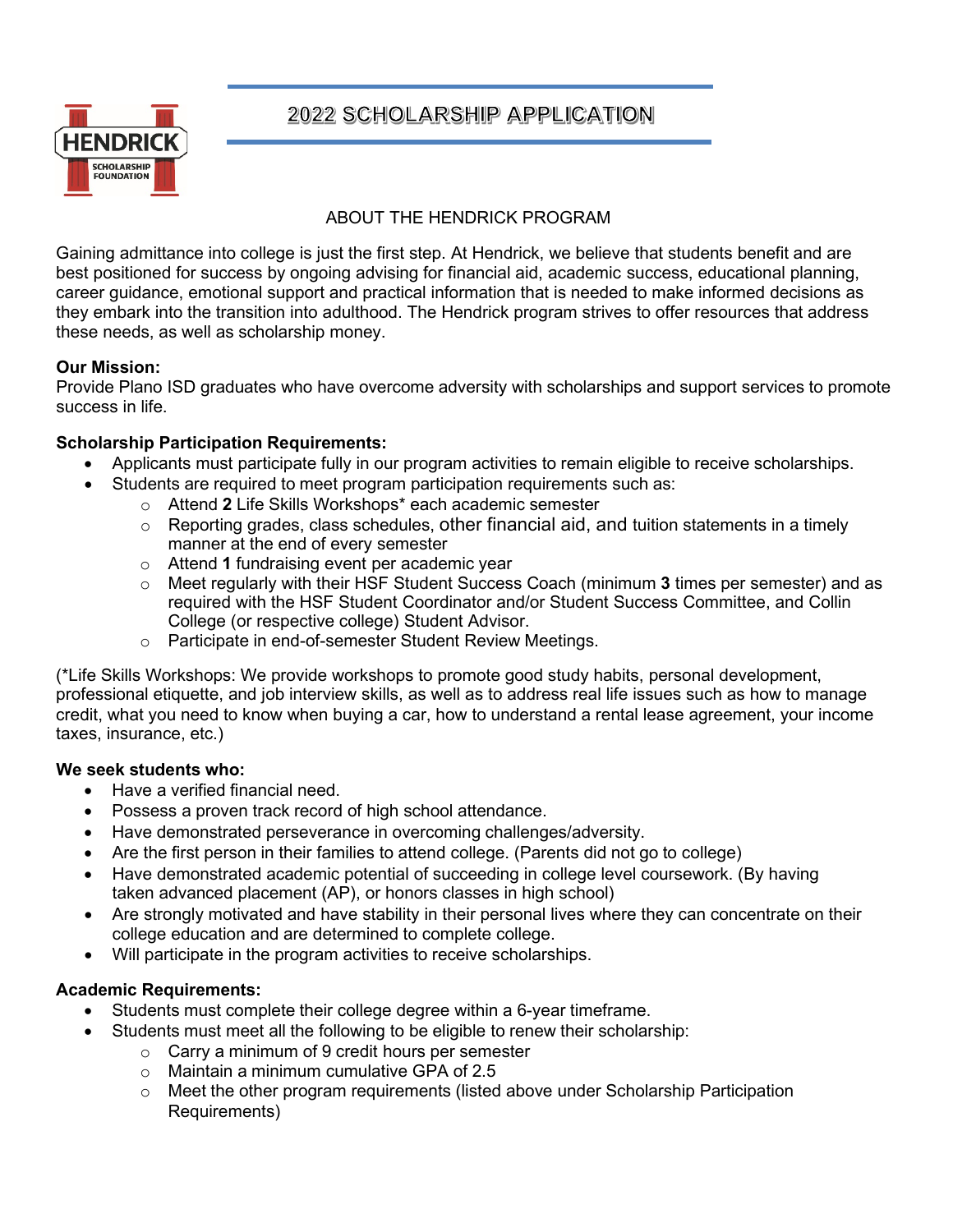Hendrick recommends all students start at Collin College to receive the benefit of local support services and maximize the impact of available scholarship funds . The tuition fees at Collin College is a fraction of a 4-year university, so please consider maximizing your personal and scholarship funds by starting at Collin College.

Since pursuing a 4-year bachelor's degree is not the plan of all Students, Hendrick also supports students who pursue associate degrees or technical certification.

Scholarships are funded by private donations. Students are required to participate in fundraising events and other activities where they will meet with donors and volunteers. We expect that our students will honor the sacrifice of the people in the community who donate money, time, and resources to enable them to gain a college education. Upon graduation, students are strongly encouraged to join the HSF student alumni group to stay in touch and inspire students in the HSF program.

#### **Notification Procedure:**

Applicant finalists will be invited for an interview in Spring 2022.

#### **The Hendrick Scholarship pays:**

- Up to \$1,500 per academic year at Collin College
- Up to \$6,000 per academic year at a university
- Maximum total amount of scholarship is \$15,000
- Maximum number of years in HSF Program is 6 years

(Note: Scholarship amounts are not guaranteed since they are dependent on the availability of donated funds. The actual scholarship amount is determined after considering the student's participation, grades and credits.)

#### **Eligibility Criteria:** The student must:

- Submit completed application with all required documentation listed below on or before deadline.
- Have overcome significant challenges/adversity and demonstrate financial need.
- Be a high school graduate with a minimum GPA of 3.0 (or 2.75 with Honors, AP, IB, or dual credit).
- Have the ability, desire, and commitment to achieve college level coursework as demonstrated by the high school transcript.
- Apply for federal and state financial aid using the Free Application for Federal Student Aid (FAFSA) or Texas Application for State Financial Aid (TASFA).
- Have documentation of financial need.

## **APPLICATION DUE DATE: March 4, 2022**

All items below must be included with the application for it to be considered complete. \*See application checklist. NOTE: Incomplete applications are disqualified from the Selections Process, NO EXCEPTIONS.

- I. Essay Must be 2-3 pages, typed with name on top of each page.
	- A. Describe in detail the challenges/adversities that you have overcome. Describe how these experiences have helped shape who you are today.
	- B. Describe why you need to be a part of the Hendrick program. (How you will benefit from receiving the program's support services and why you need the scholarship.)
	- C. Explain your motivation for wanting to go to college. Describe what actions you will take to achieve your goal.
- II. High School Transcript (front and back) which includes all high school grades
- III. High School Attendance Record
- IV. Provide a resume
- V. Provide a copy of the Student Aid Report (SAR) you received after submitting FAFSA. or a copy of your Texas Application for State Financial Aid (TASFA)
- VI. Two (2) letters of recommendation. One from a counselor or teacher describing your academic and personal potential for academic success in college and another one from either a counselor or teacher, or a personal reference like a from your church, work or community service.
- VII. Provide documentation of financial need by providing **ONE** of the following: a copy of a parent's current tax return or supporting evidence regarding income such as the IRS W-2 Wage & Tax statement form.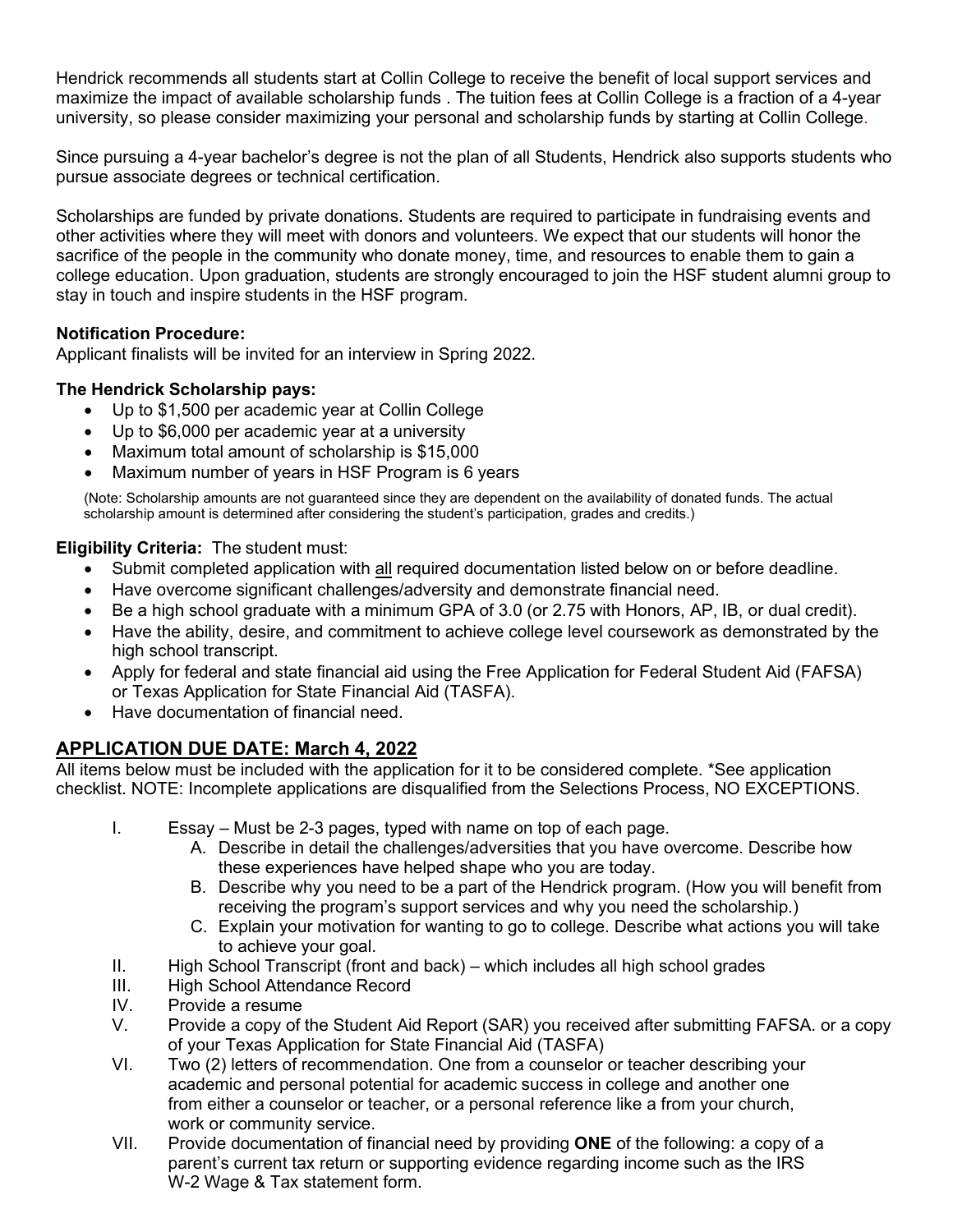#### HENDRICK SCHOLARSHIP FOUNDATION SCHOLARSHIP APPLICATION **Please Print Clearly**

|                                                                                                                                                                                         |  |                   | Nick Name: ____________________________ |                  |  |
|-----------------------------------------------------------------------------------------------------------------------------------------------------------------------------------------|--|-------------------|-----------------------------------------|------------------|--|
|                                                                                                                                                                                         |  |                   |                                         |                  |  |
|                                                                                                                                                                                         |  |                   |                                         |                  |  |
|                                                                                                                                                                                         |  |                   | Best way to contact: _________________  |                  |  |
| Street                                                                                                                                                                                  |  | $\overline{City}$ | State                                   | $\overline{Zip}$ |  |
|                                                                                                                                                                                         |  |                   |                                         |                  |  |
|                                                                                                                                                                                         |  |                   |                                         |                  |  |
|                                                                                                                                                                                         |  |                   |                                         |                  |  |
|                                                                                                                                                                                         |  |                   |                                         |                  |  |
| Are you financially contributing to family expenses Yes ________ No _______                                                                                                             |  |                   |                                         |                  |  |
|                                                                                                                                                                                         |  |                   |                                         |                  |  |
|                                                                                                                                                                                         |  |                   |                                         |                  |  |
|                                                                                                                                                                                         |  |                   |                                         |                  |  |
|                                                                                                                                                                                         |  |                   |                                         |                  |  |
|                                                                                                                                                                                         |  |                   |                                         |                  |  |
|                                                                                                                                                                                         |  |                   |                                         |                  |  |
|                                                                                                                                                                                         |  |                   |                                         |                  |  |
| (*May list above information for Guardian if you are not in the legal custody of a parent.)                                                                                             |  |                   |                                         |                  |  |
|                                                                                                                                                                                         |  |                   |                                         |                  |  |
|                                                                                                                                                                                         |  |                   |                                         |                  |  |
| Do you qualify for free or reduced rate lunch program through the school district? Yes _________ No _______                                                                             |  |                   |                                         |                  |  |
| Names and ages of any brothers and/or sisters in your family:<br>Names and ages of any brothers and/or sisters in your family:<br>2020 - 2021 - 2022 - 2022 - 2022 - 2022 - 2023 - 2024 |  |                   |                                         |                  |  |
|                                                                                                                                                                                         |  |                   |                                         |                  |  |
|                                                                                                                                                                                         |  |                   |                                         |                  |  |